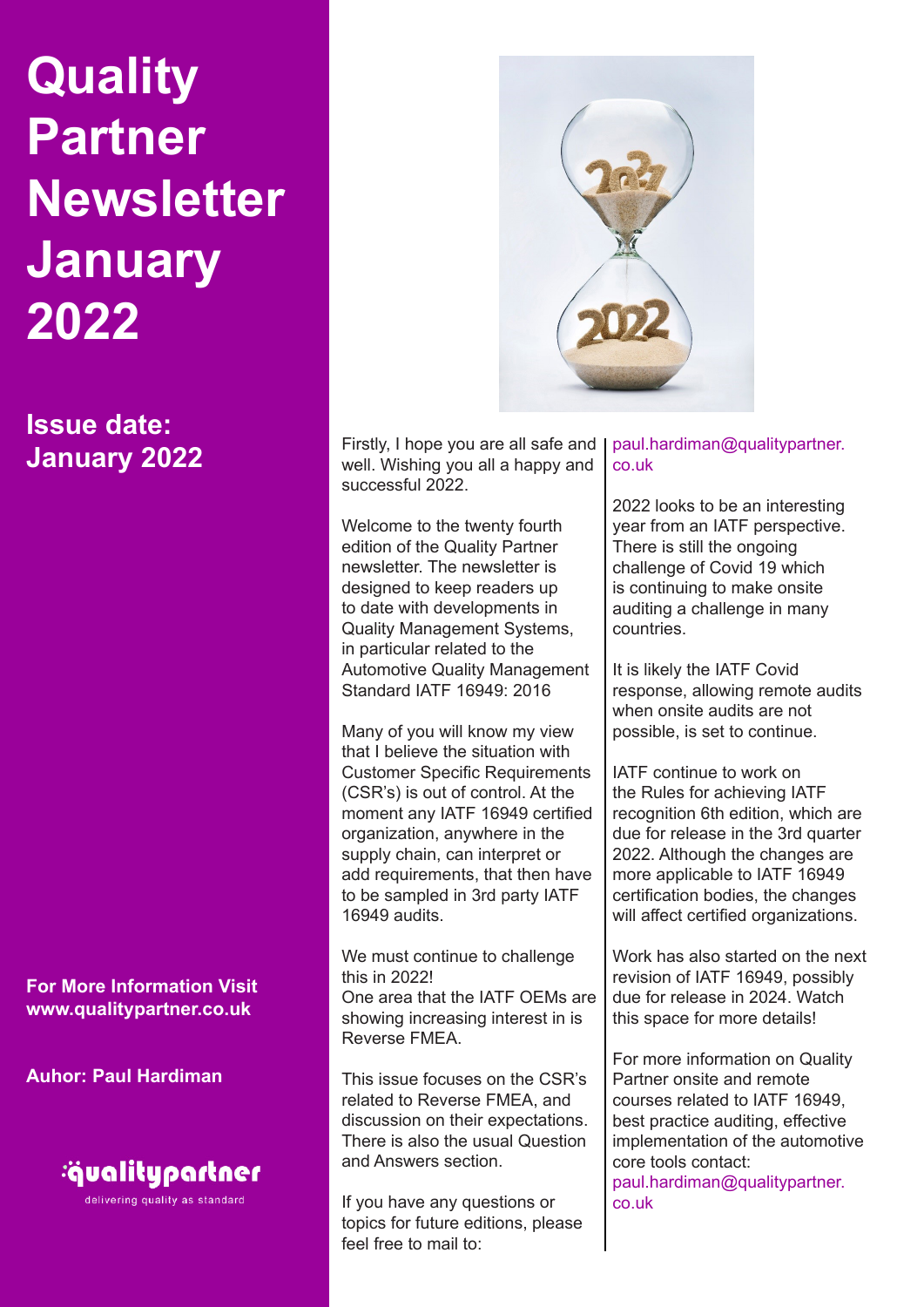## **Reverse FMEA**

It seems that the IATF OEMs are taking an increasing interest in Reverse FMEA, with four of the IATF members including reference in their customer specific requirements.

Firstly, let's look at the customer specific requirements (CSR's) stated:

#### Ford

Ford added a requirement under 8.3.2.1 Design and development planning — supplemental

*"Reverse FMEA Process (RFMEA) Organizations are required to have a process in place that ensures all new launches complete an RFMEA event once the equipment is installed and running. This process should be first completed at the equipment manufacturer and then after final installation on the organization's plant floor. The reverse FMEA involves design and process engineers working with operators and attempting to make bad parts, beat the error proofing and find new failure modes, causes, and develop controls. The goal is to discover opportunities and implement improvements in the FMEA that were not previously discovered. Evidence of Reverse FMEA events must be available starting July 1, 2022, for forward model programs which have not yet completed Job 1".*

#### **GM**

GM added a requirement under 10.3.1 Continual improvement – supplemental

*"The organization shall incorporate tools such as reverse PFMEA or other similar methods to assist in the PFMEA review."*

#### **Renault**

Renault requirement 4.6 added the requirement under Control of non-conforming output (IATF 16949 requirements 8.7.1.2-8.7.1.7 and 10.2.3-10.2.4).

*"The organizations shall review FMEA by using Reverse FMEA (R-FMEA) tool. In order to switch from corrective to preventive actions, the organizations shall check at shop floor level their existing FMEA and provide necessary activities to avoid occurrence or at minimum to improve detection of non-conformity."*

#### **Stellantis PSA**

Stellantis PSA 9.1.1.1 Monitoring and measurement of manufacturing processes.

*"The supplier must implement "Reverse PFMEA" to:*

*- identify new potential failure modes in shop floor (Proactive Risk Reduction Process),*

*- confirm or update current Occurrence/Detection levels (Process optimization).*

*The Reverse PFMEA is an "on-station review" by a cross-functional team."*

Clear on the requirements?

Firstly, it is disappointing that four of the IATF members have added a requirement for Reverse FMEA but cannot even agree on the relevant IATF 16949 requirement! and whether they are focused on the use of Reverse FMEA as a tool for corrective action or continual improvement (or both).

Also, with reference to the words highlighted in their requirements above in bold they also cannot agree on common terminology.

The Ford requirement is more written like a definition of reverse FMEA and uses terms like "should" (used 16 times in the Ford requirements).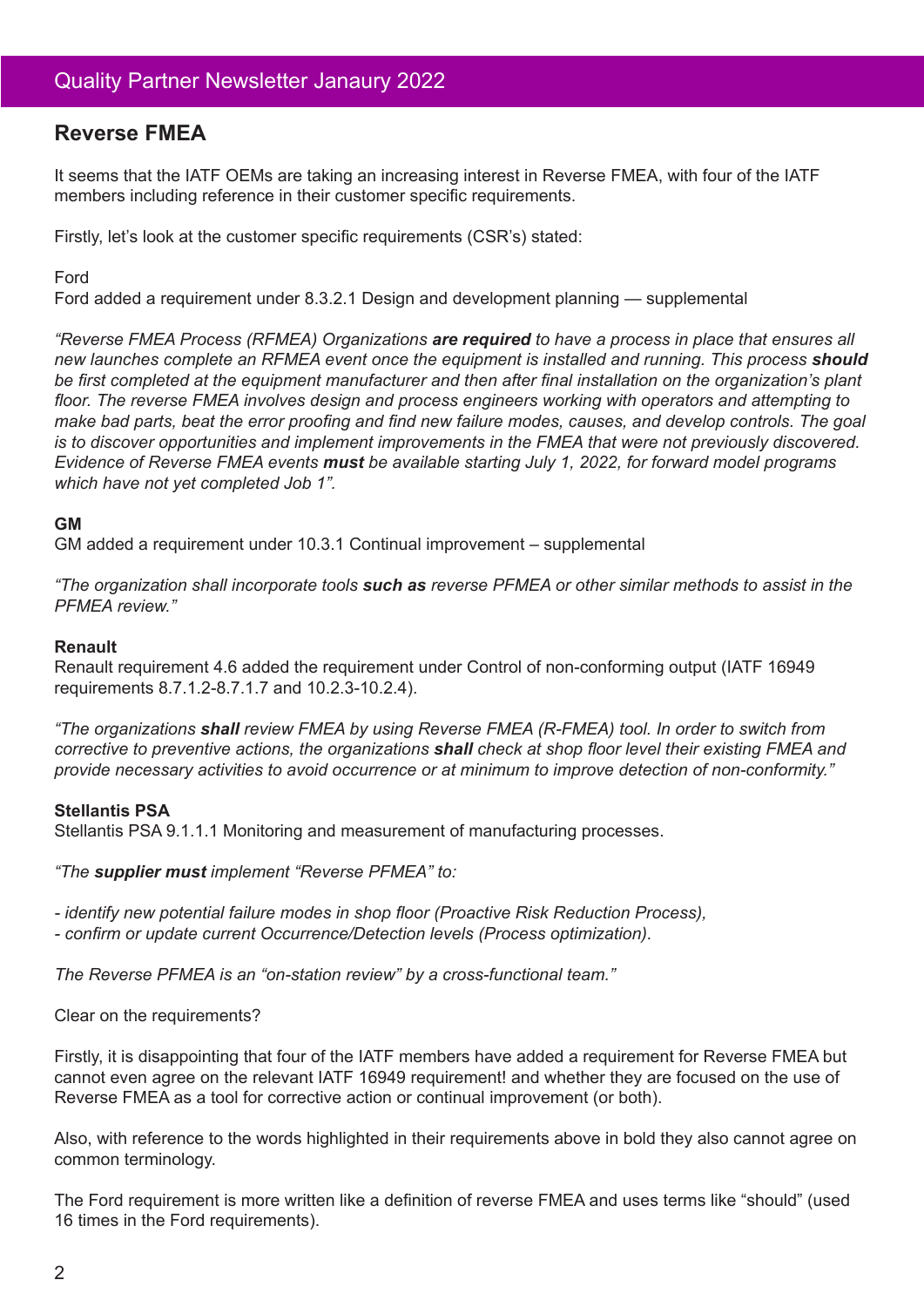According to the ISO website under Foreword- Supplementary information it states:

"shall" indicates a requirement.

#### **"should" indicates a recommendation.**

"may" is used to indicate that something is permitted.

"can" is used to indicate that something is possible, for example, that an organization or individual is able to do something.

A generally accepted legal definition of should is: "*Should means that a certain feature, component and/or action is desirable but not mandatory."*

Also, Ford use the term *"must"* and *"are required"* for which there is no ISO or IATF definitions.

In the GM requirement, the term "such as" is used related to the use of Reverse FMEA, which is again not an ISO defined term. However, the use of Reverse FMEA is not mandated under the term "such as"

In the Renault requirement they at least use "shall", mandating the use of Reverse FMEA, but three of the four IATF 16949 requirements selected as relevant focus more on reactive rather than proactive use of Reverse FMEA.

In Stellantis PSA requirement the term "must" is used, which seems to indicate reverse FMEA is a mandatory requirement (why was "shall" not used?).

While this may seem like nit-picking, 3rd party auditors are mandated to sample customer specific requirements to verify effective implementation during IATF 16949 audits, and if the requirements are not clear this will lead to inconsistencies.

Also, if nearly 50% of IATF members are adding requirements related to Reverse FMEA, why has this not been discussed in the IATF group, and if there is consensus that it is a good tool, it added as an IATF 16949 requirement through a sanctioned interpretation?

Finally, before we review the meaning of reverse FMEA, why is there no reference to Reverse FMEA in the AIAG-VDA handbook, that took over 3 years to develop by collaboration between the American and German automotive industry?

#### **What is Reverse FMEA?**

Reverse FMEA is a structured process of continuous improvement that aims to help ensure the effective implementation on the PFMEA. The Reverse FMEA is a review, done at the shop floor (reality), of all failure modes included in the Process FMEA, conducted by a multifunctional team, to verify that all failure modes have been identified and any identified prevention/detection controls effectively implemented.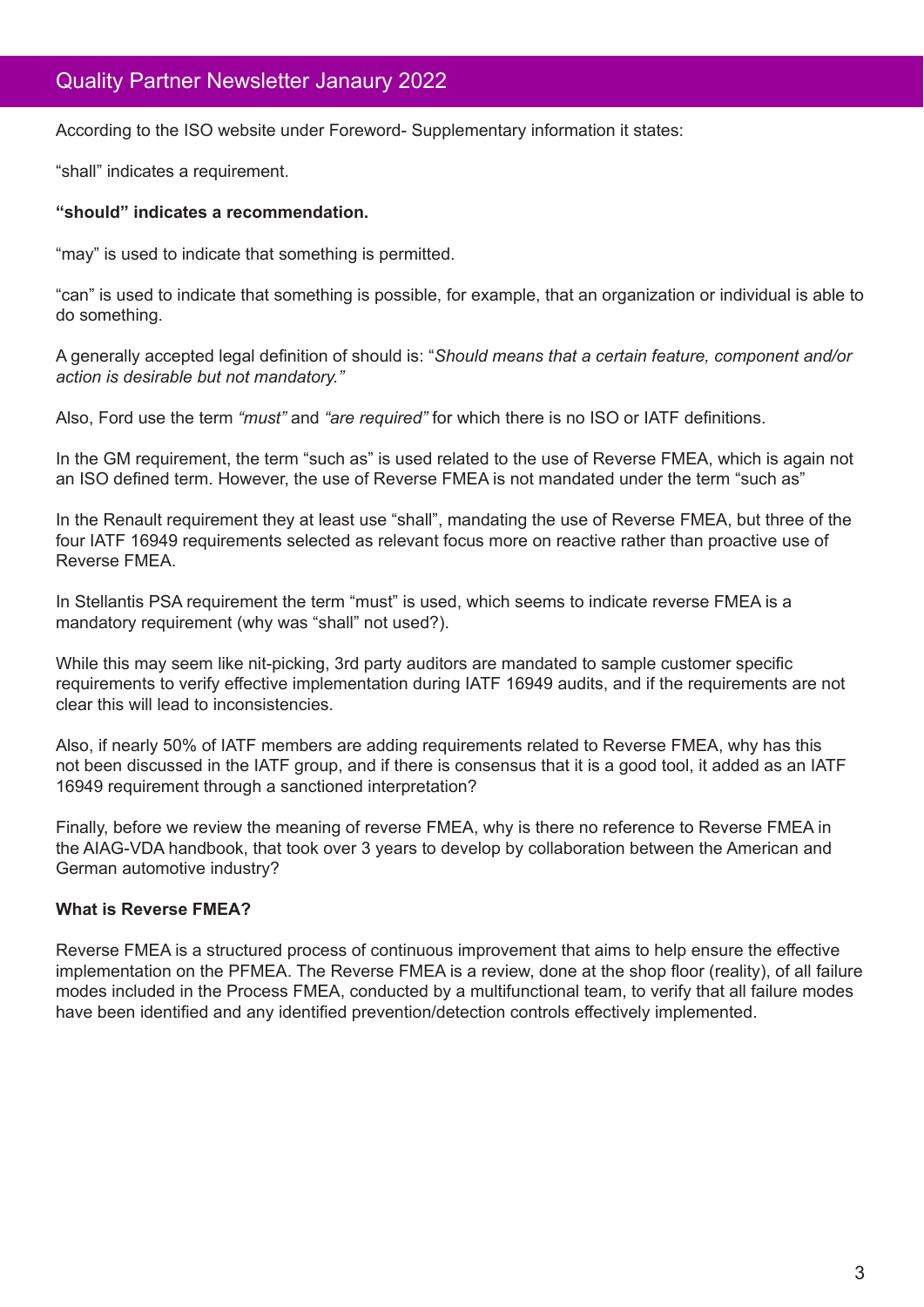

The main activities to be performed for a Reverse FMEA are:

- Collect and analyse the actual performance results
- Review the current process at the workstations
- Diagnose the actual situation and the implementation of any PFMEA improvement actions
- Test the actual effectiveness of the prevention and detection controls
- Identify any missing failure modes
- PFMEA revision and new improvement actions defined

#### **Is Reverse FMEA an IATF 16949 requirement?**

The short answer is no unless it is a customer specific requirement. There is also no clear requirement in IATF 16949 related to how often FMEA's should be reviewed.

Requirement 8.5.1.1 states:

The organization shall review control plans, and update as required, for any of the following:

*f) the organization determines it has shipped nonconforming product to the customer;*

*g) when any change occurs affecting product, manufacturing process, measurement, logistics, supply sources, production volume changes, or risk analysis (FMEA) (see Annex A);*

*h) after a customer complaint and implementation of the associated corrective action, when applicable;*

*i) at a set frequency based on a risk analysis.*

10.2.3 Problem solving requirement states:

*The organization shall have a documented process(es) for problem solving SI20 which prevent(s) recurrence, including:*

*f) reviewing and, where necessary, updating the appropriate documented information (e.g., PFMEA, control plan).*

Also 10.3.1 Continual improvement supplemental states:

*The organization shall have a documented process for continual improvement. The organization shall*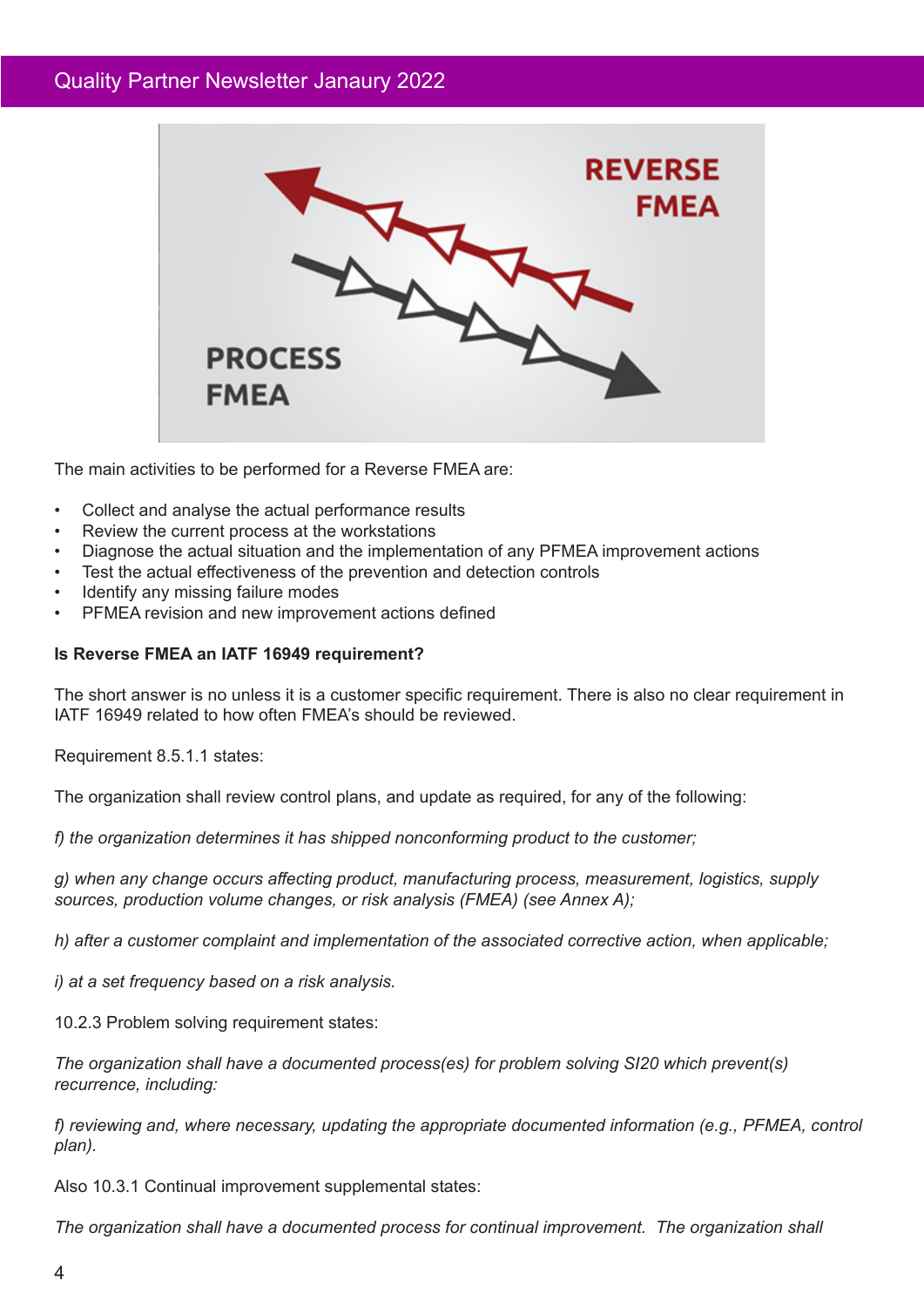*include in this process the following:*

*c) risk analysis (such as FMEA)*

So, we can conclude from these requirements that PFMEA and control plans:

- Shall be "live" documents
- Shall be reviewed at a frequency based on risk analysis
- Shall be reviewed by a multidisciplinary team
- Shall be reviewed as part of the problem-solving process
- Shall be an input into developing a manufacturing process improvement plan

So, even if not mandated by the customer, Reverse FMEA can be a tool that any organization can use as part of their problem solving or continual improvement process.

#### **When does the use of a Reverse FMEA become applicable?**

To conduct a reverse FMEA, the key point is there needs to be a physical manufacturing process, it cannot be based on theory. In the Ford requirement it states: "once the equipment is installed and running", which could be at the equipment supplier as part of the equipment sign off process and when the equipment is installed in the manufacturing plant. After installation reverse FMEA can be done at any time.

#### **Who should be involved in the Reverse FMEA process?**

#### *In 8.3.2.1 Design and development planning — supplemental*

*"Examples of areas for using such a multidisciplinary approach include but are not limited to the following: c) development and review of product design risk analysis (FMEAs), including actions to reduce potential risks;"*

*The note states "A multidisciplinary approach typically includes the organization's design, manufacturing, engineering, quality, production, purchasing, supplier, maintenance, and other appropriate functions."*

In the Ford requirement it states:

*"The reverse FMEA involves design and process engineers working with operators….."*

So, in conclusion, it is the responsibility of the organization to identify a multidisciplinary team, the key thing is it cannot be done by an individual, and must include people working close to the process (operators, inspectors, setters etc.).

#### **Is training in Reverse FMEA mandated?**

No, but it is a requirement, stated in IATF 16949 7.2.1 Competence — supplemental.

*"Personnel performing specific assigned tasks shall be qualified, as required, with particular attention to the satisfaction of customer requirements."*

Competence could be demonstrated by education, experience, training, or a combination.

#### **How should we prioritize which manufacturing processes to trial or use Reverse FMEA?**

Reverse FMEA can be used:

• For a new manufacturing process, prior to full production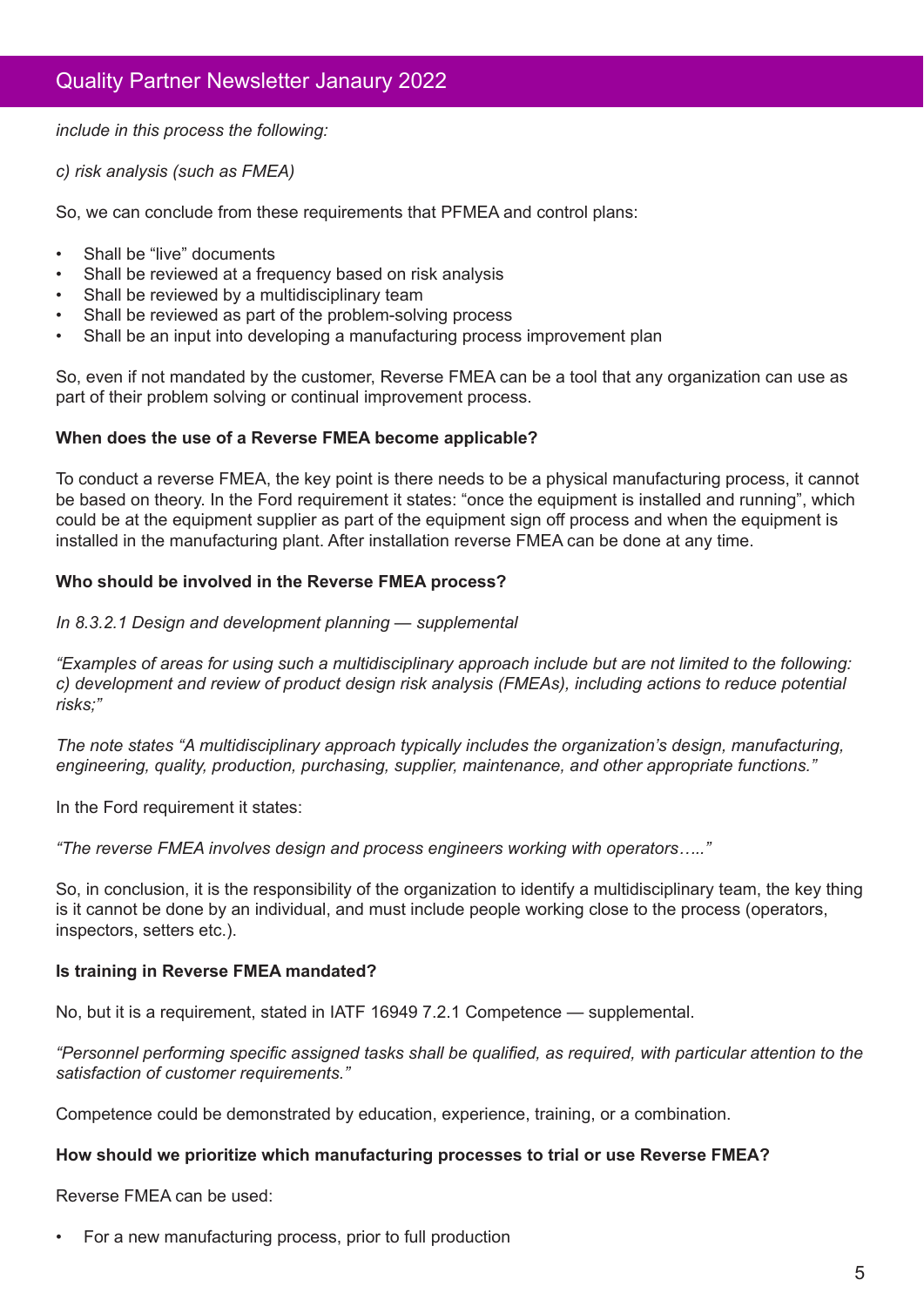- As part of a problem-solving process (customer or internal problems)
- As part of the continual improvement process

Data should be used to help prioritize, especially for an existing process, which could include internal and external quality data (e.g., PPM, rework, repair etc.), and field/warranty issues.

A decision must be made whether to do the reverse FMEA on a part specific FMEA, a family FMEA or foundation FMEA. Foundation FMEA's are typically created for a generic manufacturing process, for example stamping, riveting etc. that are used to manufacture multiple part numbers. A family FMEA is a specialized version of the foundation FMEA, specific to a family of products manufactured on a common manufacturing process. In the latest Ford CSR's, foundation FMEA's, from which part specific FMEA should be derived from, are mandated.

#### **How should the reverse FMEA be undertaken and documented?**

There is no specific reference manual, defining how to undertake and document a reverse FMEA, defined in IATF 16949, Annex B or customer specific requirements.

Therefore, an organization can define how Reverse FMEA's are undertaken and recorded.

In the AIAG-VDA handbook, a lot of emphasis is placed on the FMEA team having a detailed understanding of the manufacturing process being evaluated, and the 4M influences on the process that can affect the process outputs.



The aim of the reverse FMEA is to evaluate if all the relevant 4M risks have been captured, documented and the relevant controls have been put in place to mitigate or manage the risks.

In my view one of the reasons that FMEA is not always fully effective is that people working close to the process (e.g., Operators, Team Leaders etc.) are not involved in the initial risk analysis. However, to involve operators in the process of completing a full FMEA in many cases would not be practical.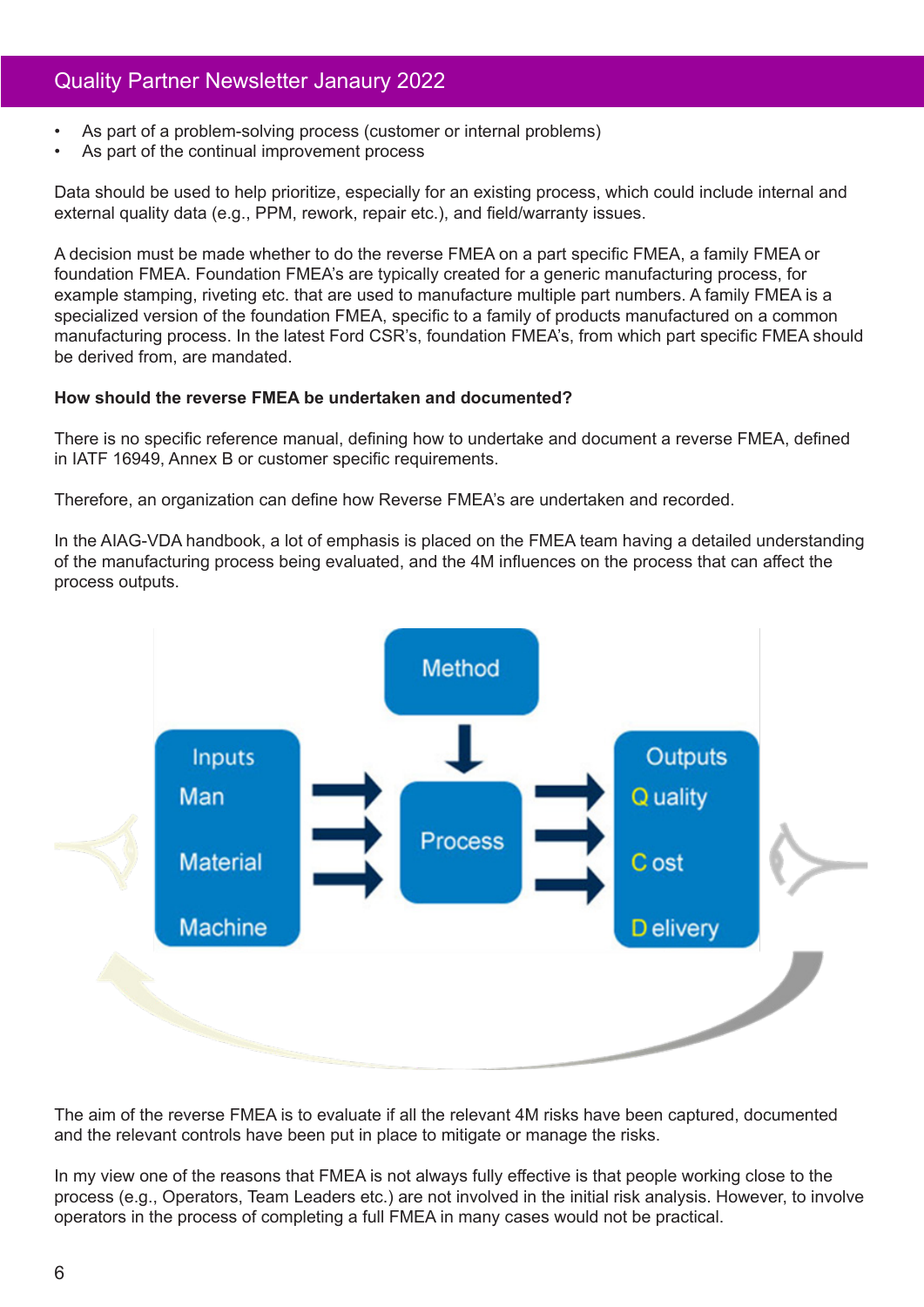One technique I have seen work effectively is to use a simplified version of a risk analysis, considering the 4M influences, to get shop floor input to the FMEA, and reverse FMEA.

| <b>Machines and materials (what</b><br>machines/materials needed?                                                                                                                                                             | Risks related to machines and materials | Man (who is involved in operating the<br>process?                                                                  | <b>Risks related to Man</b> |  |  |  |  |  |  |  |
|-------------------------------------------------------------------------------------------------------------------------------------------------------------------------------------------------------------------------------|-----------------------------------------|--------------------------------------------------------------------------------------------------------------------|-----------------------------|--|--|--|--|--|--|--|
|                                                                                                                                                                                                                               |                                         |                                                                                                                    |                             |  |  |  |  |  |  |  |
|                                                                                                                                                                                                                               |                                         |                                                                                                                    |                             |  |  |  |  |  |  |  |
|                                                                                                                                                                                                                               |                                         |                                                                                                                    |                             |  |  |  |  |  |  |  |
|                                                                                                                                                                                                                               |                                         |                                                                                                                    |                             |  |  |  |  |  |  |  |
| Outputs: Use the output as an indicator<br>Inputs: Use the input as an indicatore<br><b>List process work elements</b><br>where to stop the rik analysis<br>where to start the risk analysis<br>to transition input to output |                                         |                                                                                                                    |                             |  |  |  |  |  |  |  |
| Define work sequence within process step                                                                                                                                                                                      |                                         |                                                                                                                    |                             |  |  |  |  |  |  |  |
|                                                                                                                                                                                                                               |                                         |                                                                                                                    |                             |  |  |  |  |  |  |  |
| Method: List the in place or needed to<br>operate process                                                                                                                                                                     | <b>Risks related to methods</b>         | Requirements/results: List what the process step is trying to achieve to meet<br>customer or internal requirements |                             |  |  |  |  |  |  |  |
|                                                                                                                                                                                                                               |                                         |                                                                                                                    |                             |  |  |  |  |  |  |  |
|                                                                                                                                                                                                                               |                                         |                                                                                                                    |                             |  |  |  |  |  |  |  |
|                                                                                                                                                                                                                               |                                         |                                                                                                                    |                             |  |  |  |  |  |  |  |
|                                                                                                                                                                                                                               |                                         |                                                                                                                    |                             |  |  |  |  |  |  |  |
|                                                                                                                                                                                                                               |                                         |                                                                                                                    |                             |  |  |  |  |  |  |  |

This information collecting can be done on the shop floor, with a facilitator gathering input from the shop floor personnel on what is in place to control the 4M, and importantly what they see as some of the actual or potential risks that could affect the process achieving the desired results.

This information can then be used by the reverse FMEA team as an input to the review and update of the PFMEA.

Let's look at an example, for an injection moulding process, and a failure mode of short shot.

| 1. Failure Effects<br>(FE)                                                                                                                                         | (S) of FE<br>Severity | 2. Failure Mode<br>(FM) of the Process<br><b>Step</b> | 3. Failure Cause<br>(FC) of the Work<br><b>Element</b>                                           | <b>Current Prevention</b><br>Control (PC) of FC                                                                                     | 닢<br>Occurrence (0) of | <b>Current</b><br><b>Detection</b><br><b>Controls (DC)</b><br>of FC or FM | Detection (D) of FC/FM | <b>PFMEA AP</b> |
|--------------------------------------------------------------------------------------------------------------------------------------------------------------------|-----------------------|-------------------------------------------------------|--------------------------------------------------------------------------------------------------|-------------------------------------------------------------------------------------------------------------------------------------|------------------------|---------------------------------------------------------------------------|------------------------|-----------------|
| Your plant:<br>The plastic clip<br>can not be<br>assembled to<br>garnish<br>Ship to plant:<br><b>The garnish</b><br>ASM can not be<br>assembled to<br>the A pillar | 7                     | <b>Short shot</b>                                     | <b>The technician</b><br>setting up<br>parameter not as<br>the defined<br><b>Condition Table</b> | 1. WI 5641<br><b>Standard for seting</b><br>injection molding<br>machine<br>2. Job set up<br>verification (1st<br>piece inspection) | 5                      | <b>Operator</b><br>perform visual<br>inspection<br>100% (FM)              | 6                      | M               |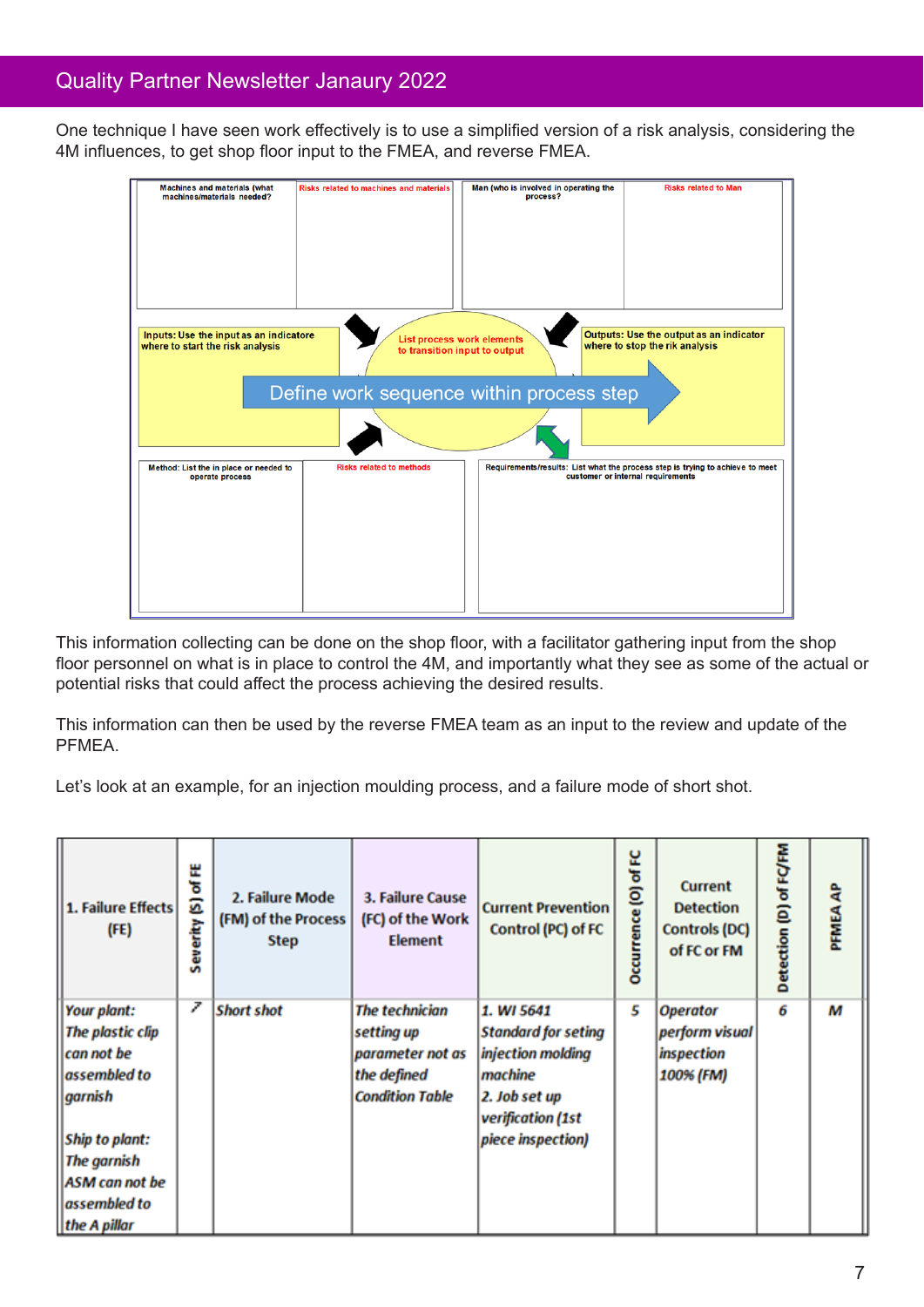Questions that could be asked during the Reverse FMEA activity, on the shop floor, are:

- What is the current internal and external performance data related to short shots?
- What are the trends in the data? (Improving or getting worse)
- Is WI 5641 available to the technician and is there evidence of competency? (Talk to technician)
- How have the setting parameters in WI 5641 been verified as being correct to produce conforming product?
- Is there evidence of 1st piece inspection?
- When is the 1st piece selected? (After machine is stabilised, set number of pieces etc.)
- Is there evidence of 100% inspection by the operator?
- What are the acceptance criteria of the visual inspection, how are the standards communicated?
- Are the prevention/detection controls linked to the control plan and work instructions?
- Are there any other potential causes of failure identified in the 4M analysis that have not been considered in the PFMEA?
- Is there opportunity to implement error proofing/mistake proofing to the process?
- What actions have/can be undertaken to reduce the risk?
- Have any defined improvement actions been effectively implemented?

The team can record notes while on the shop floor, any potential improvements recorded, and then the facilitator can update the PFMEA, and if appropriate the control plan and other documentation, and circulate to the Reverse FMEA team for approval.

The change record for the PFMEA can be used to record the reverse FMEA details, and what changes were made as a result of the review.

#### **Can we video the process, and then use this to conduct the reverse FMEA in the office?**

If there are potential issues with safety, especially in the time of the Covid 19 pandemic, that restricts groups of people gathering on the shop floor, one possible option is to video the actual manufacturing process (which could include talking to operators), and then evaluate the videos away from the process. I would conclude this is not the preferred approach, but is an option to be able to start the Reverse FMEA process.

#### **Could manufacturing process audits be used as evidence of Reverse FMEA?**

Although there is a linkage between Reverse FMEA and manufacturing process audits, in the fact that both activities need to review the PFMEA and control plan, the purpose is different.

The Reverse FMEA must be undertaken by a multidisciplinary team who have responsibility for ensuring the manufacturing process effectiveness and efficiency.

The manufacturing process audits must be undertaken by competent auditors, who are independent from the process, who's task is to verify that the manufacturing process is being effectively controlled to produce the desired results, in accordance with the PFMEA and control plan.

#### **Conclusion**

Whether we like it or not, IATF members are mandating the use of Reverse FMEA to their suppliers through CSR's.

Whether mandated or not, does it make sense that FMEA teams should get out of the conference rooms and down to the shop floor and observe what really happens?

If the answer is yes, then why not try Reverse FMEA as part of a problem solving or continual improvement activity.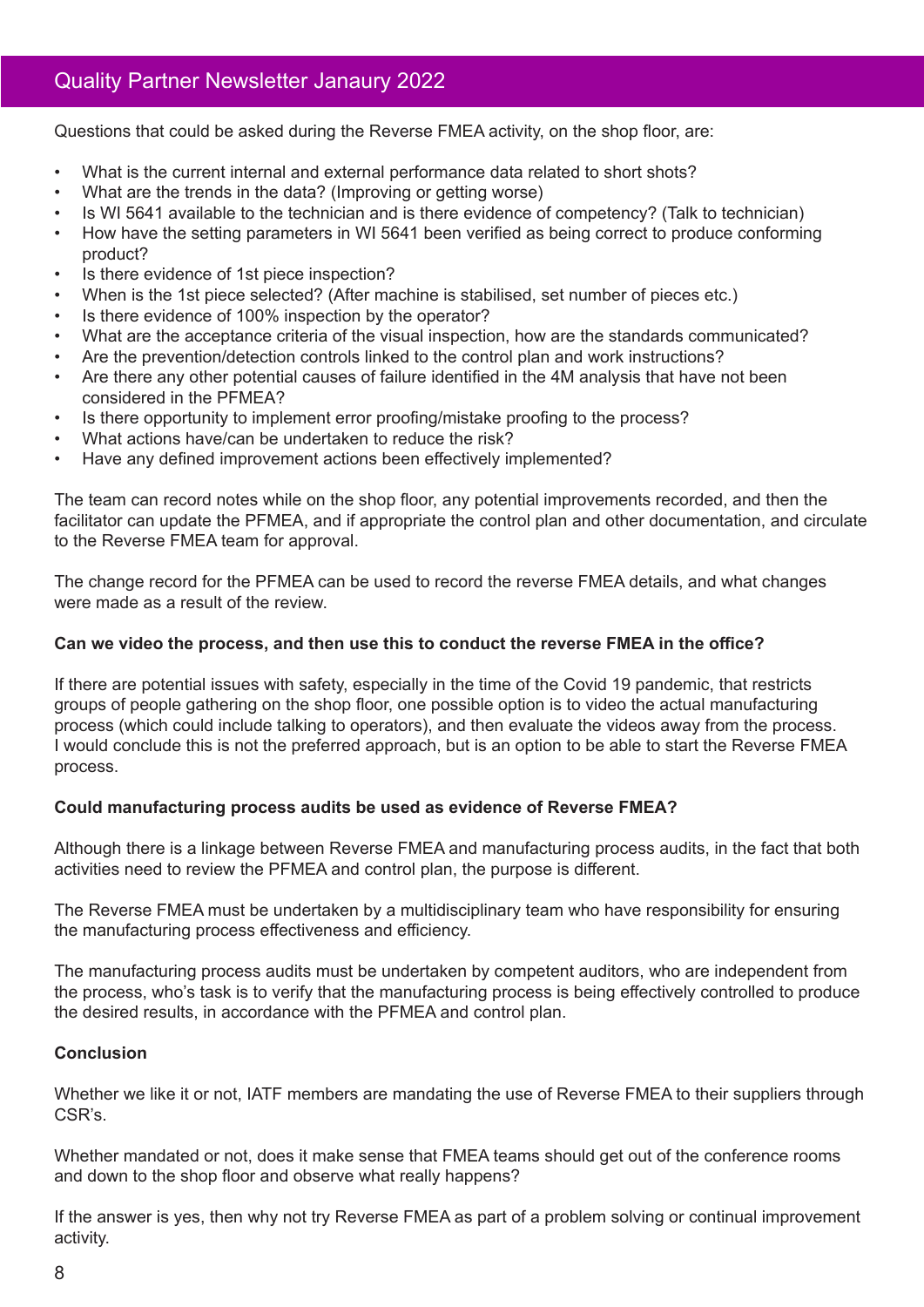## **MMOG-LE**

Global Materials Management Operations Guidelines/Logistics Evaluation (MMOG/LE) is a self-assessment and continuous improvement tool that provides the means to enhance materials management efficiency and accuracy while reducing costs from errors and waste. MMOG/LE is a global standard of industry best practice for supply chain management processes.

Its purpose is to establish a common definition of supply chain management best practice to facilitate efficient and effective physical and information flows between internal and external partners.

Compliance to MMOG-LE is a requirement of several vehicle manufacturers and suppliers in the automotive supply chain.

In 2020 MMOG-LE 5th edition was issued.

Quality Partner have produced a series of 10 videos to help viewers understand:

- The history and background of MMOG-LE
- The alignment to IATF 16949
- The structure of MMOG-LE
- The assessment process
- Details of the contents of the 6 chapters

For more information on how to purchase individual videos, or the full series visit: https://qualitypartner.co.uk/mmog-le-5th-edition/

Quality Partner can also provide training, delivered either onsite or remote for MMOG-LE.

The available training includes:

- A half day Management awareness course
- A one-day awareness of the MMOG-LE structure, contents, and requirements
- A two-day course on how to undertake an effective MMOG-LE assessment

For more details contact Paul Hardiman at paul.hardiman@qualitypartner.co.uk

### **Ask the expert**

#### **Question**

Just a quick question about customer claims. If we got customer claim that we send them faulty part, we record on our claim tracker and we replace the part or issue a credit, if we are not clear about the issue, we get the faulty part back for investigation. Most of the claims relate to individual mistakes by the assembly operators.

My question: if the customer is not asking, is it mandatory to do an 8D report for every claim?

And is it essential to update the relevant PFMEA?

#### **Answer**

The relevant requirements in IATF 16949 are:



*Quality Patrner's expert, Paul Hardiman*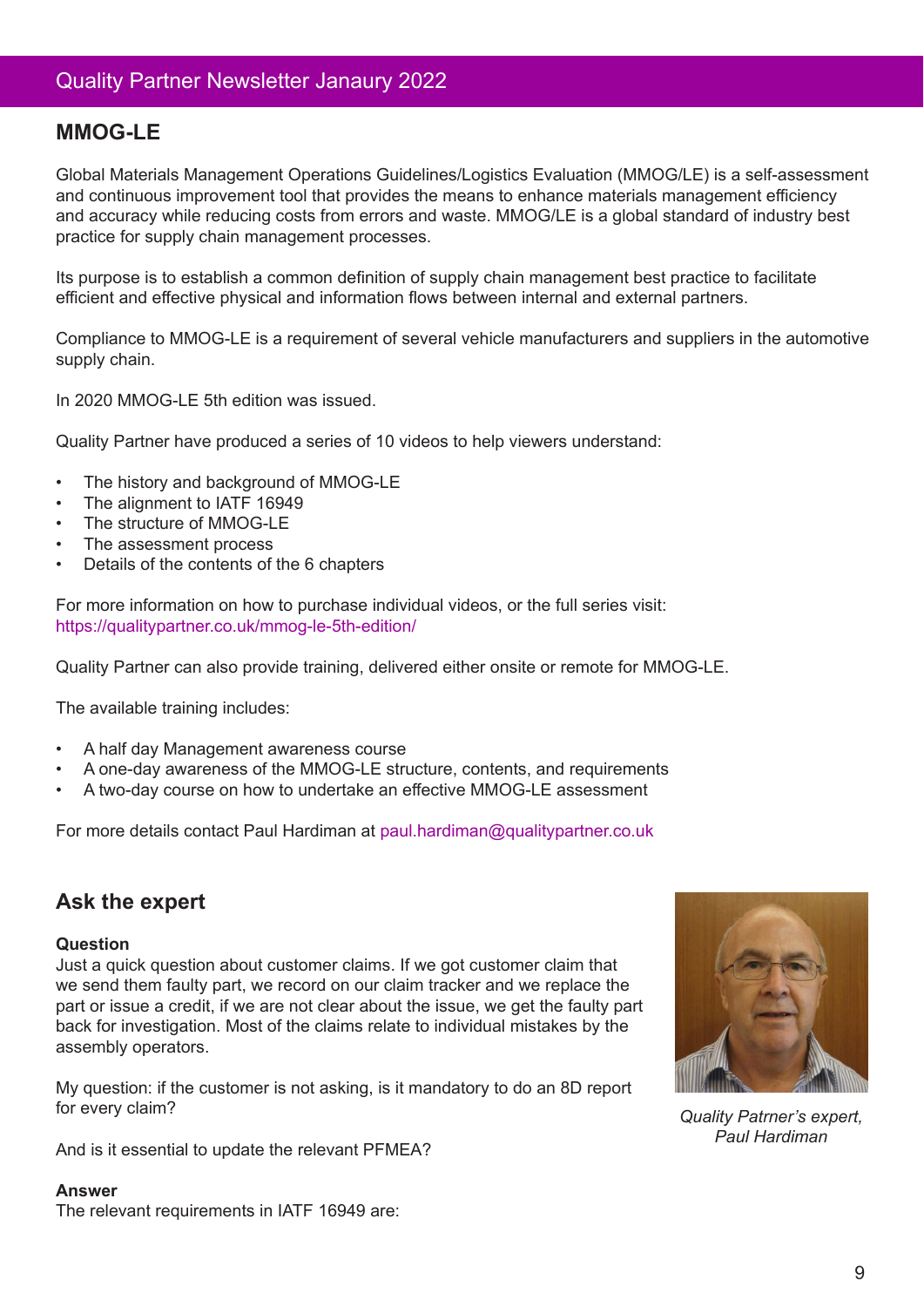#### 10.2.3 Problem solving

*"The organization shall have a documented process(es) for problem solving SI20 which prevent(s) recurrence, including:*

*a) defined approaches for various types and scale of problems (e.g., new product development, current manufacturing issues, field failures, audit findings);……."*

10.2.6 Customer complaints and field failure test analysis

*"The organization shall perform analysis on customer complaints and field failures, including any returned parts, and shall initiate problem solving and corrective action to prevent recurrence."*

There is nothing in either requirement that you must use an 8D approach for every single part returned, unless specified by the customer.

However, you are required to carry out problem solving in accordance with your documented process to try to take all actions possible to prevent reoccurrence. Just stating "human error" is not acceptable.

In the problem-solving process reference needs to be made to the relevant PFMEA, but this does not mean a team has to be convened for each individual return, this information can be collected, analysed as an input to the FMEA review process.

#### **Question**

Our company is certified to IATF 16949. To meet the management review requirement in ISO9001 and IATF 16949 we currently have an annual management review. Due to the large numbers of inputs defined in the standards, it takes many days for me to prepare the relevant information, and then the last review we had was nearly 2 days in duration. We really want to restructure the process; do we have to have an annual review that covers all the input requirements?

#### **Answer**

The short answer is no!

You should look at management review as being a process, rather than an event.

Key things to consider are:

ISO9001: 2015 5.1 Leadership and commitment

*"c) ensuring the integration of the quality management system requirements into the organization business processes"*

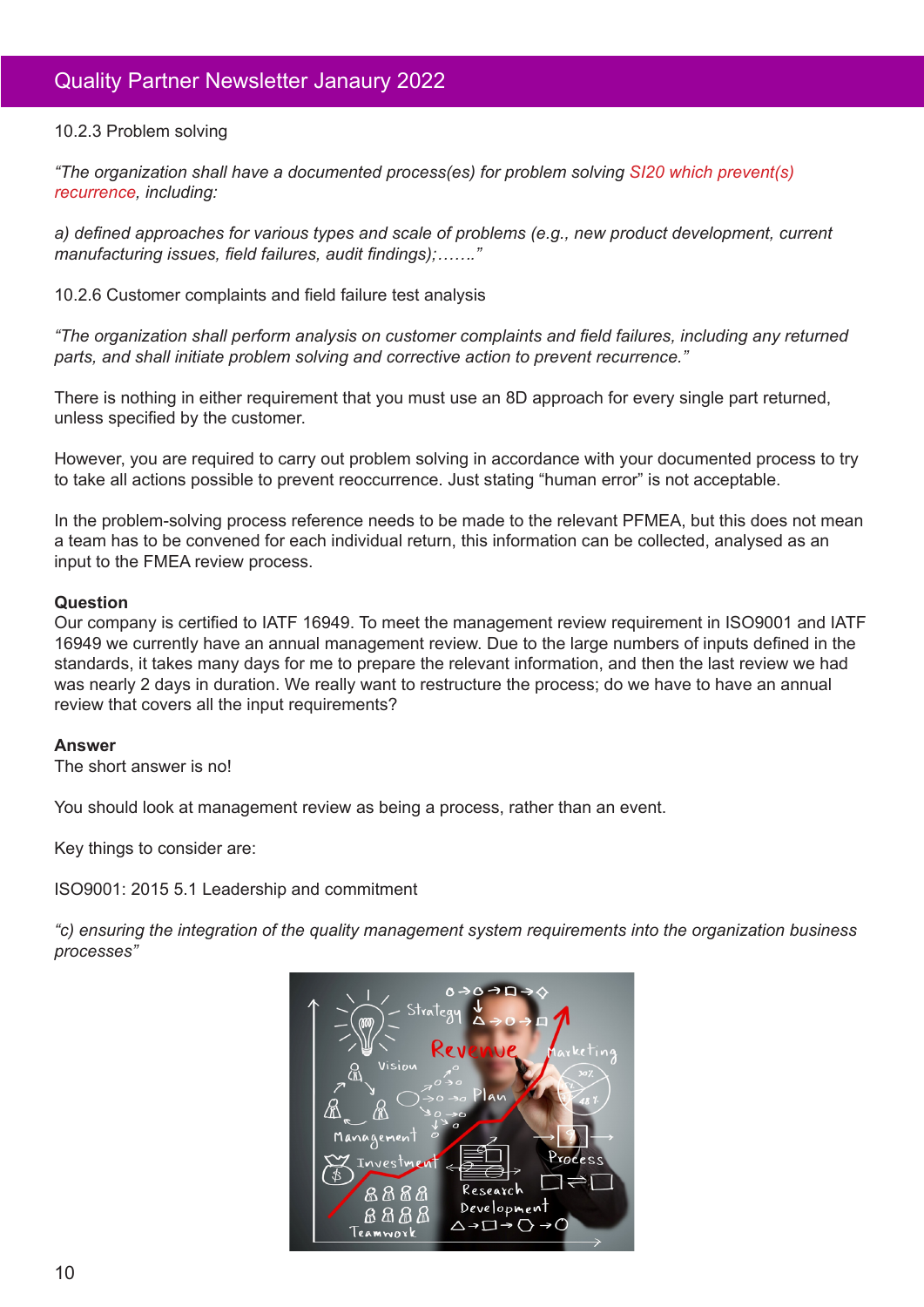and

IATF 16949 5.1.1.3 Process owners.

*"Top management shall identify process owners who are responsible for managing the organization's processes and related outputs. Process owners shall understand their roles and be competent to perform those roles (see ISO 9001, Section 7.2)."*

To manage an organization, do Top Management teams only meet annually?

Of course not, Management teams may meet daily, weekly, monthly, bi-annually etc. to discuss performance, risks, changes etc., all of these are requirements related to IATF 16949 and the Quality Management System.

Why not consider these meetings as part of the management review process?

Many organizations develop a matrix to show which inputs are covered in each meeting, at what frequency. The input requirements that are not covered can either be incorporated into an existing meeting, or can be covered in a smaller annual review (that might be aligned with the review of the strategic direction/business plan for the next period).

Evidence of the meetings/reviews need to be documented, but not necessarily in formal minutes. The key thing is there is a process to track any actions from the meetings/reviews to ensure they are effectively addressed and closed.

#### **Question**

We currently have over 140 control plans. It is becoming increasing difficult to manage these, and we are always finding issues in our own internal audits, and in external 3rd party audits. The control plans are not used on the shop floor, and are normally only referred to in internal, customer, or 3rd party audits. We have detailed operator instructions in place to control the assembly of the different type of products we manufacture.

We want to move towards family control plans. My question is would it be acceptable to have a very generic control plan to cover all products, that simply refers to the work instructions?

I have drafted the example below:

|                    | <b>Process Name</b><br>Operation<br><b>Description</b> | <b>Machine,Device</b><br>Jia Tools For Mfg | <b>Characteristics</b> |                                     |                        |                                         | Methods                                      |                                        |                        |                        |                               |                      |
|--------------------|--------------------------------------------------------|--------------------------------------------|------------------------|-------------------------------------|------------------------|-----------------------------------------|----------------------------------------------|----------------------------------------|------------------------|------------------------|-------------------------------|----------------------|
| Proc.<br><b>No</b> |                                                        |                                            | No                     | Product                             | <b>Process</b>         | <b>Special</b><br>Char.<br><b>Class</b> | Product Process.<br>Specification, Tolerance | <b>Evalution</b><br><b>Measurement</b> | Sample                 |                        | Control<br>Method             | <b>Reaction plan</b> |
|                    |                                                        |                                            |                        |                                     |                        |                                         |                                              | <b>Technique</b>                       | Size                   | Freq                   |                               |                      |
| з                  | Incoming Inspection                                    | eva                                        | n/a                    | <b>Arrival control</b><br>checklist | n/a                    | n/a                                     | nla                                          | nla                                    | eva<br>n/a             |                        | n/a                           | IATF 8.7.1.4         |
| 4a                 | OP10                                                   | Control<br>Instruction                     | n/a                    | Control<br>Instruction              | Control<br>Instruction | Control<br>Instruction                  | Control<br>Instruction                       | Control<br>Instruction                 | Control<br>Instruction | Control<br>Instruction | Control<br>Instruction        | IATF 8.7.1.4         |
| 45                 | OP20                                                   | Control<br>Instruction                     | n/a                    | Control<br>Instruction              | Control<br>Instruction | Control<br>Instruction                  | Control<br>Instruction                       | Control<br>Instruction                 | Control<br>Instruction | Control<br>Instruction | Control<br><b>Instruction</b> | IATF 8.7.1.4         |
| 4 <sup>o</sup>     | OP30*                                                  | Control<br>Instruction                     | n/a                    | Control<br>Instruction              | Control<br>Instruction | Control<br>Instruction                  | Control<br>Instruction                       | Control<br>Instruction                 | Control<br>Instruction | Control<br>Instruction | Control<br>Instruction        | IATF 8.7.1.4         |
| 4d*                | OP40*                                                  | Control<br>Instruction                     | n/a                    | Control<br>Instruction              | Control<br>Instruction | Control<br>Instruction                  | Control<br>Instruction                       | Control<br>Instruction                 | Control<br>Instruction | Control<br>Instruction | Control<br>Instruction        | IATF 8.7.1.4         |
| 4e*                | OP50*                                                  | Control<br>Instruction                     | n/a                    | Control<br>Instruction              | Control<br>Instruction | Control<br>Instruction                  | Control<br>Instruction                       | Control<br>Instruction                 | Control<br>Instruction | Control<br>Instruction | Control<br>Instruction        | <b>IATF 8.7.1.4</b>  |
| 4P                 | OP60*                                                  | Control<br>Instruction                     | n/a                    | Control<br>Instruction              | Control<br>Instruction | Control<br>Instruction                  | Control<br>Instruction                       | Control<br>Instruction                 | Control<br>Instruction | Control<br>Instruction | Control<br>Instruction        | IATF 8.7.1.4         |
| $4a*$              | OP70*                                                  | Control<br>Instruction                     | n/a                    | Control<br>Instruction              | Control<br>Instruction | Control<br>Instruction                  | Control<br>Instruction                       | Control<br>Instruction                 | Control<br>Instruction | Control<br>Instruction | Control<br>Instruction        | IATF 8.7.1.4         |
| 4h <sup>2</sup>    | OP80*                                                  | Control<br>Instruction                     | n/a                    | Control<br>Instruction              | Control<br>Instruction | Control<br>Instruction                  | Control<br>Instruction                       | Control<br>Instruction                 | Control<br>Instruction | Control<br>Instruction | Control<br><b>Instruction</b> | IATF 8.7.1.4         |
| 41*                | OP90*                                                  | Control<br>Instruction                     | n/a                    | Control<br>Instruction              | Control<br>Instruction | Control<br>Instruction                  | Control<br>Instruction                       | Control<br>Instruction                 | Control<br>Instruction | Control<br>Instruction | Control<br>Instruction        | IATF 8.7.1.4         |
| 41*                | <b>OP100*</b>                                          | Control<br>Instruction                     | n/a                    | Control<br>Instruction              | Control<br>Instruction | Control<br>Instruction                  | Control<br>Instruction                       | Control<br>Instruction                 | Control<br>Instruction | Control<br>Instruction | Control<br><b>Instruction</b> | IATF 8.7.1.4         |
| 4k <sup>*</sup>    | OP110*                                                 | Control<br>Instruction                     | n/a                    | Control<br>Instruction              | Control<br>Instruction | Control<br>Instruction                  | Control<br>Instruction                       | Control<br>Instruction                 | Control<br>Instruction | Control<br>Instruction | Control<br>Instruction        | IATF 8.7.1.4         |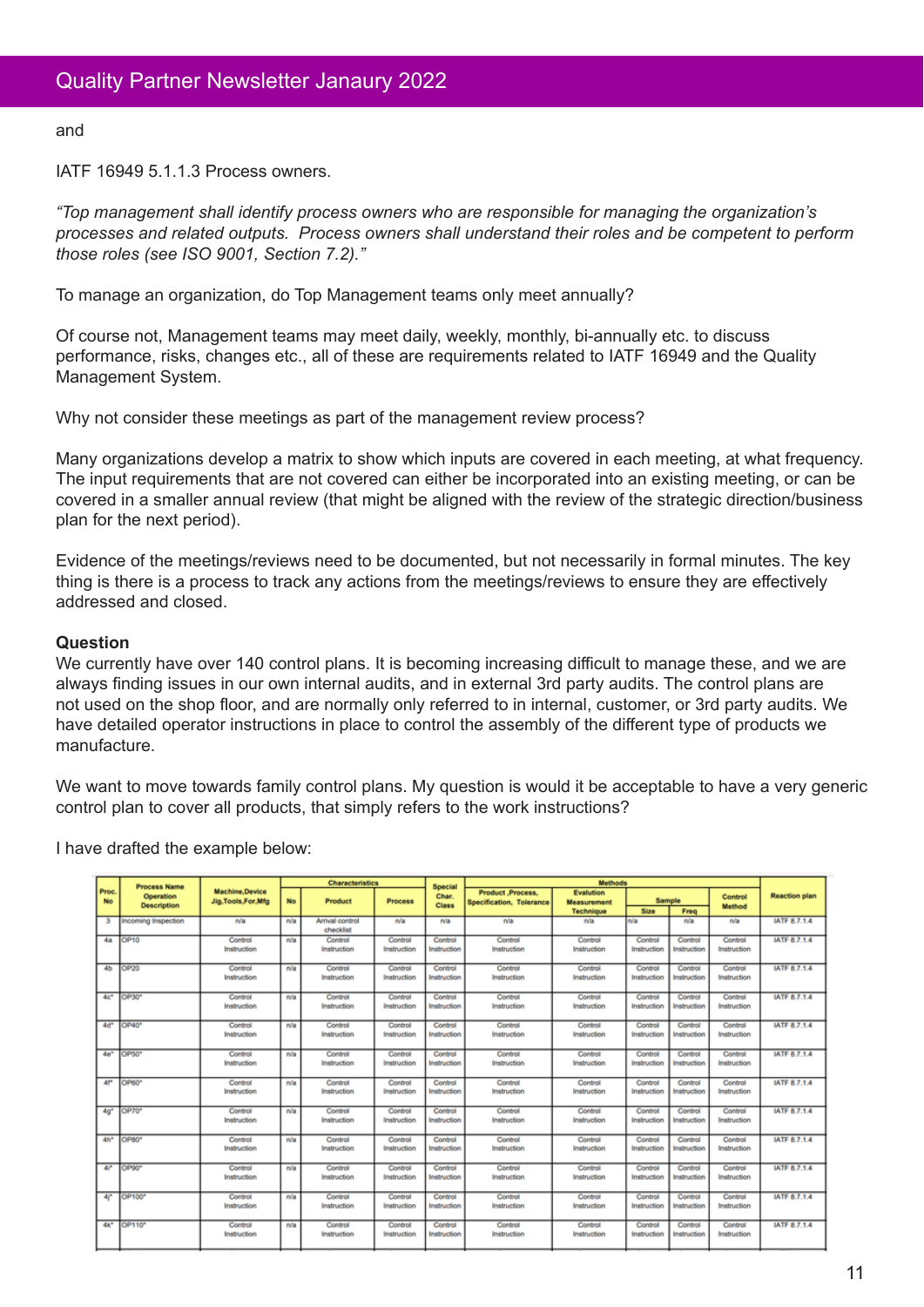#### **Answer**

Firstly, Annex A in IATF 16949 allow for family control plans, stating:

*"Control plans are established at a part number level; but in many cases, family control plans may cover a number of similar parts produced using a common process. Control plans are an output of the quality plan."*

However, control plans must cover all the requirements defined in Annex A. The one you have drafted does not fulfil the Annex A requirements.

You need to look at the process flow charts for the 140 products you manufacture, and ask the question:

- What are the common process steps in manufacturing the products?
- Can the products be grouped into families?

This would then give the structure for developing foundation or family FMEA's to consider the risks at each stage of the process, and this would provide the input into the family control plans.

The family control plans would be the signpost to the relevant work instruction that would give the detail of the controls needed to ensure that products are manufactured to meet customer and internal requirements.

#### **Question**

We need to integrate this requirement 8.4.2.2 in our new product introduction process. Do you think if in our gate 1 (first review of design concept) of our NPI process we add a line mentioning that item, that would meet the requirement? Or shall we add a specific sentence somewhere?

#### **Answer**

You question raises a very important point related to the requirement. Although the requirement must be complied with for all existing products, an organization also needs to make sure that any new products also comply with the requirement.

#### 8.4.2.2 Statutory and regulatory requirements

*"The organization shall document their process to ensure that purchased products, processes, and services conform to the current applicable statutory and regulatory requirements in the country of receipt, the country of shipment, and the customer-identified country of destination, if provided.*

*If the customer defines special controls for certain products with statutory and regulatory requirements, the organization shall ensure they are implemented and maintained as defined, including at suppliers."*

It is essential as much information as possible is requested from the customer in the enquiry phase, not just on the technical requirements of the product, but where the product will be shipped to and used. This information, if provided by the customer, will give information to discuss in the feasibility review related to any statutory or regulatory requirements that may be applicable before any quotation is issued to the customer.

If you quotation is accepted by the customer, in the new product introduction process, the organization needs to ensure that any statutory or regulatory requirements are met, whether related to the product design, or the design of the manufacturing process.

There must be an effective process for communicating any statutory requirements to suppliers, including identifying and communicating any changes.

I am not aware of the specific details of your NPI process, and what is covered at each gate, but I think this would need to be addressed at all stages of the process, not just in the early stages.